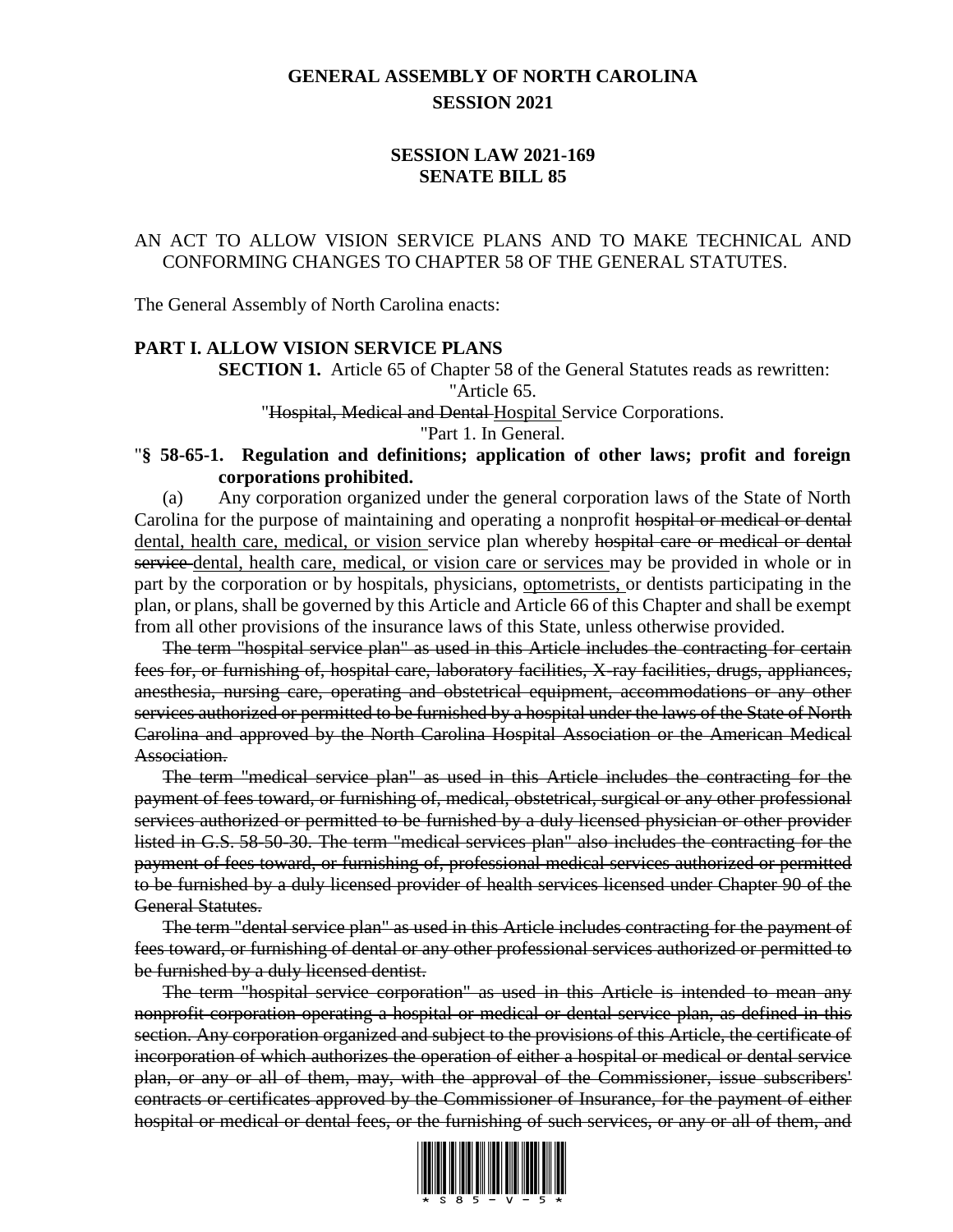may enter into contracts with hospitals for physicians or dentists, or any or all of them, for the furnishing of fees or services respectively under a hospital or medical or dental service plan, or any or all of them.

The term "preferred provider" as used in this Article with respect to contracts, organizations, policies or otherwise means a health care service provider who has agreed to accept, from a corporation organized for the purposes authorized by this Article or other applicable law, special reimbursement terms in exchange for providing services to beneficiaries of a plan administered pursuant to this Article.

The term "full service corporation" as used in this Article means any corporation organized under the provisions of this Article that offers a medical service plan or a hospital service plan.

The term "single service corporation" as used in this Article means any corporation organized under the provisions of this Article that offers only a dental service plan.

(a1) With the approval of the Commissioner, any corporation organized and subject to the provisions of this Article, the certificate of authority of which authorizes the operation of either a dental, health care, medical, or vision service plan, or any combination of those plans, may do both of the following:

- (1) Issue subscribers' contracts or certificates for the provision of, or the payment of fees for, dental, health care, medical, or vision service or care, or any or all of those services or care as applicable.
- (2) Enter into contracts with hospitals, physicians, dentists, optometrists, or any or all of those health care providers, for the provision of, or the payment of fees for, services or care under a dental, health care, medical, or vision service plan, or any combination of those plans.
- (b) through (c) Repealed by Session Laws 2001-297.

(d) No foreign or alien hospital or medical or dental service corporation as herein defined shall be authorized to do business in this State.

# "**§ 58-65-1.1. Definitions applicable to this Article.**

The following definitions apply in this Article:

- (1) Dental service plan. A contract for the provision of, or the payment of fees for, dental care or dental services, including any other professional services authorized or permitted to be provided by a duly licensed dentist.
- (2) Full-service corporation. Any corporation organized under the provisions of this Article that offers a medical service plan or a health care service plan.
- (3) Health care service plan. Any contract for the provision of, or the payment of fees for, hospital care, laboratory facilities, X-ray facilities, drugs, health care appliances, anesthesia, nursing care, operating and obstetrical equipment, or health care accommodations, including any other services permitted to be provided by a hospital under the laws of this State and approved by the North Carolina Hospital Association or the American Medical Association.
- (4) Hospital service corporation. Any nonprofit corporation that operates one or any combination of the following:
	- a. Dental service plan.
	- b. Health care service plan.
	- c. Medical service plan.
	- d. Vision service plan.
- (5) Medical service plan. Any contract for the furnishing of, or the payment of fees for, any of the following:
	- a. Medical, obstetrical, surgical, or any other professional services authorized or permitted to be provided by a duly licensed physician or other provider listed in G.S. 58-50-30.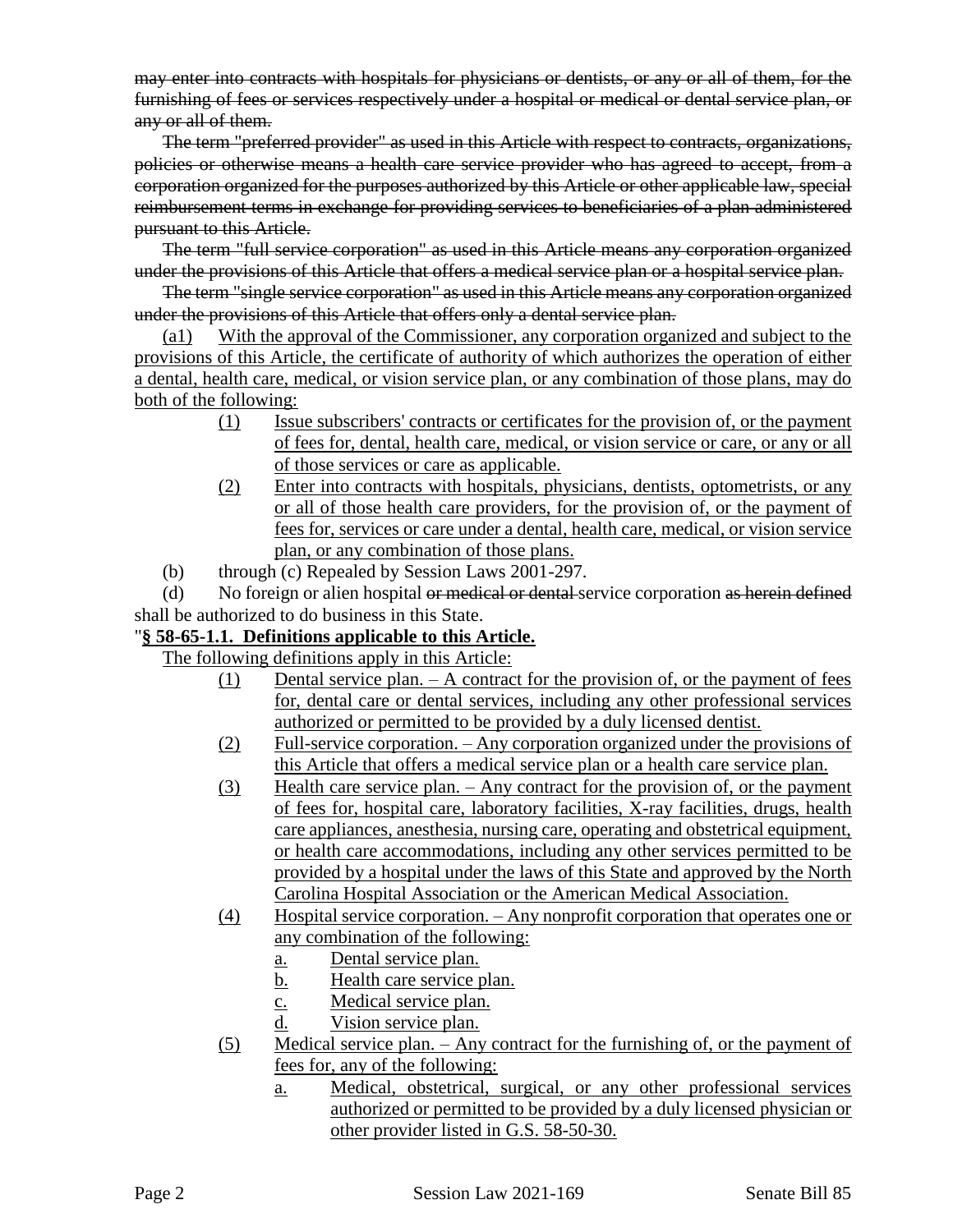- b. Professional medical services authorized or permitted to be provided by a health care provider licensed under Chapter 90 of the General Statutes.
- (6) Preferred provider. A health care provider who has agreed to accept, from a corporation organized for the purposes authorized by this Article, special reimbursement terms in exchange for providing services to beneficiaries of a plan administered pursuant to this Article.
- (7) Single-service corporation. Any corporation organized under the provisions of this Article that offers any of the following:
	- a. Only a dental service plan.
	- b. Only a vision service plan.
	- c. Both a dental service plan and a vision service plan, but no other plans.
- (8) Vision service plan. Any contract for the provision of, or the payment of fees for, vision care or vision services, including any other professional services permitted to be provided by a duly licensed optometrist or ophthalmologist.

### "**§ 58-65-2. Other laws applicable to all service corporations.**

The following provisions of this Chapter are applicable to **hospital** service corporations that are subject to this Article:

G.S. 58-2-125.................. Authority over all insurance companies; no exemptions from license.

| G.S. $58-50-290$ | Health benefit plans or insurers contracting for the provision of                       |
|------------------|-----------------------------------------------------------------------------------------|
|                  | dental services; no limitation on fees for noncovered services.                         |
|                  |                                                                                         |
|                  | vision services or materials; no limitation on fees for noncovered                      |
|                  | services or materials.                                                                  |
|                  | G.S. $58-51-15(a)(2)b$ Accident and health policy provisions.                           |
|                  |                                                                                         |
|                  |                                                                                         |
|                  | physical disability or dependent students on medically necessary                        |
|                  | leave of absence.                                                                       |
|                  | G.S. $58-51-95(h),(i),(j)$ Approval by Commissioner of forms, classification and rates; |
|                  | hearings; exceptions.                                                                   |

# "**§ 58-65-5. Contract for joint assumption or underwriting of risks.**

Any hospital service corporation organized or regulated by the provisions of this Article and Article 66 of this Chapter is authorized to enter into such contracts with any other firm or corporation for joint assumption or underwriting of any part or all-part, or all, of any risks undertaken upon such terms and conditions as that are approved by the Commissioner of Insurance.

## "**§ 58-65-10. Premium or dues paid by employer, employee, principal or agent or jointly and severally.paid.**

(a) Any premium or dues charged by a corporation regulated under the provisions of this Article and Article 66 of this Chapter may be paid by the employer, employee, principal, or agent, or jointly and severally. agent. The term "employer" as used herein in this section includes counties, municipal corporations, and all departments or subdivisions of the State, county, municipal corporation, and official boards including city and county boards of alcoholic control, together with all others occupying the status of employer and employee, principal and agent.

(b) Any premium or dues charged by a corporation regulated under the provisions of this Article and Article 66 of this Chapter may be paid jointly and severally.

…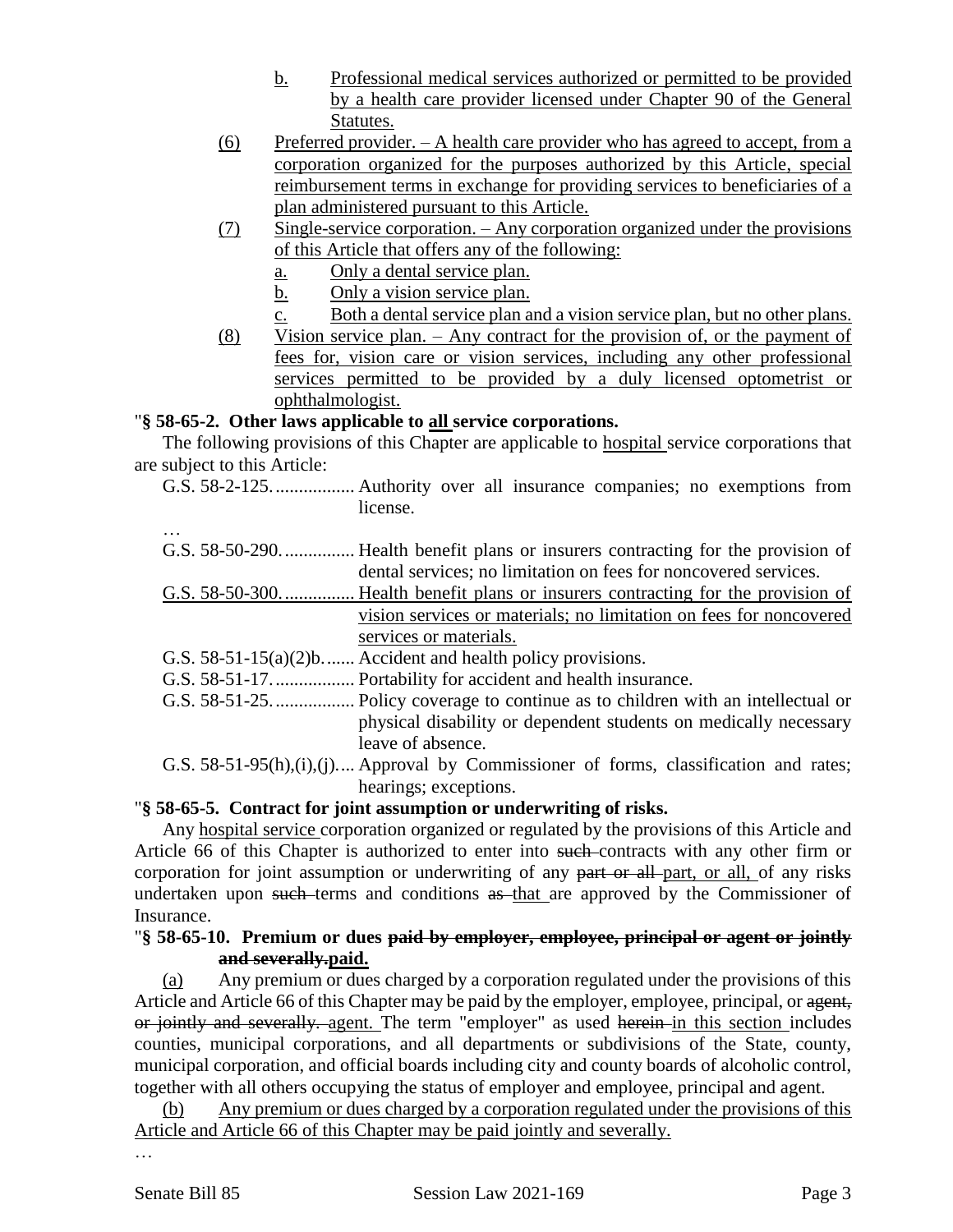### "**§ 58-65-25. Hospital, physician and dentist physician, dentist, and optometrist contracts.**

(a) Any full-service corporation organized under this Article may enter into contracts for the rendering of hospital service to any of its subscribers by hospitals approved by the American Medical Association and/or-or the North Carolina Hospital Association, and Association.

(a1) Any hospital service corporation may enter into contracts for the furnishing provision of, or the payment in whole or in part for, medical and/or dental medical, dental, or vision services rendered to any of its subscribers by duly licensed physicians and/or dentists. physicians, dentists, or optometrists in accordance with this Article.

(a2) All obligations arising under contracts issued by such corporations a hospital service corporation to its subscribers shall be satisfied by payments made (i) directly to the hospitals or hospitals and/or physicians and/or dentists physicians, dentists, or optometrists rendering such the service, or <del>direct</del>-(ii) directly to the subscriber or his, her, or their-the subscriber's legal representatives upon the receipt by the corporation from the subscriber of a statement marked paid by the hospital(s) and/or physician(s) and/or dentist(s) or both hospitals, physicians, dentists, or optometrists rendering such service, and all such payments heretofore made are hereby ratified. the applicable service. Nothing in this section shall be construed to discriminate against hospitals conducted by other schools of medical practice.

(b) All certificates, plans or contracts issued to subscribers or other persons by hospital and medical and/or dental service hospital service corporations operating under this Article shall contain in substance a provision as follows: "After two years from the date of issue of this certificate, contract or plan no misstatements, except fraudulent misstatements made by the applicant in the application for such certificate, contract or plan, shall be used to void said certificate, contract or plan, or to deny a claim for loss incurred or disability (as therein defined) commencing after the expiration of such two-year period."

# …

# "**§ 58-65-50. Application for certificate of authority or license.**

No corporation subject to the provisions of this Article and Article 66 of this Chapter shall issue contracts for the rendering of hospital or medical and/or dental dental, health care, medical, or vision service to subscribers, until the Commissioner of Insurance has, by formal certificate or license, authorized it to do so. Application for such a certificate of authority or license shall be made on forms to be supplied by the Commissioner of Insurance, Insurance and containing such any information as he shall deem necessary. required by the Commissioner. Each application for such a certificate of authority or license, as a part thereof shall be accompanied by-license shall include duplicate copies of the following documents duly certified by at least two of the executive officers of such the corporation:

- (1) Certificate of incorporation with all amendments thereto.incorporation, including any amendments.
- $(2)$  Bylaws with all amendments thereto. Bylaws, including any amendments.
- (3) Each contract executed or proposed to be executed by and between the corporation and any participating hospital, and/or physicians hospital or physician, dentist, or optometrist under the terms of which hospital and/or medical and/or dental dental, health care, medical, or vision service is to be furnished to subscribers to the plan.
- (4) Each form of contract, application, rider, and endorsement, issued or proposed to be issued to subscribers to the plan, or in renewal of any of contracts with subscribers to the plan, together with a table of rates charged or proposed to be charged to subscribers for each form of such the contract.
- (5) Financial statement of the corporation which shall include the amounts of each contribution paid or agreed to be paid to the corporation for working capital, the name or names of each contributor-contributor, and the terms or of each contribution.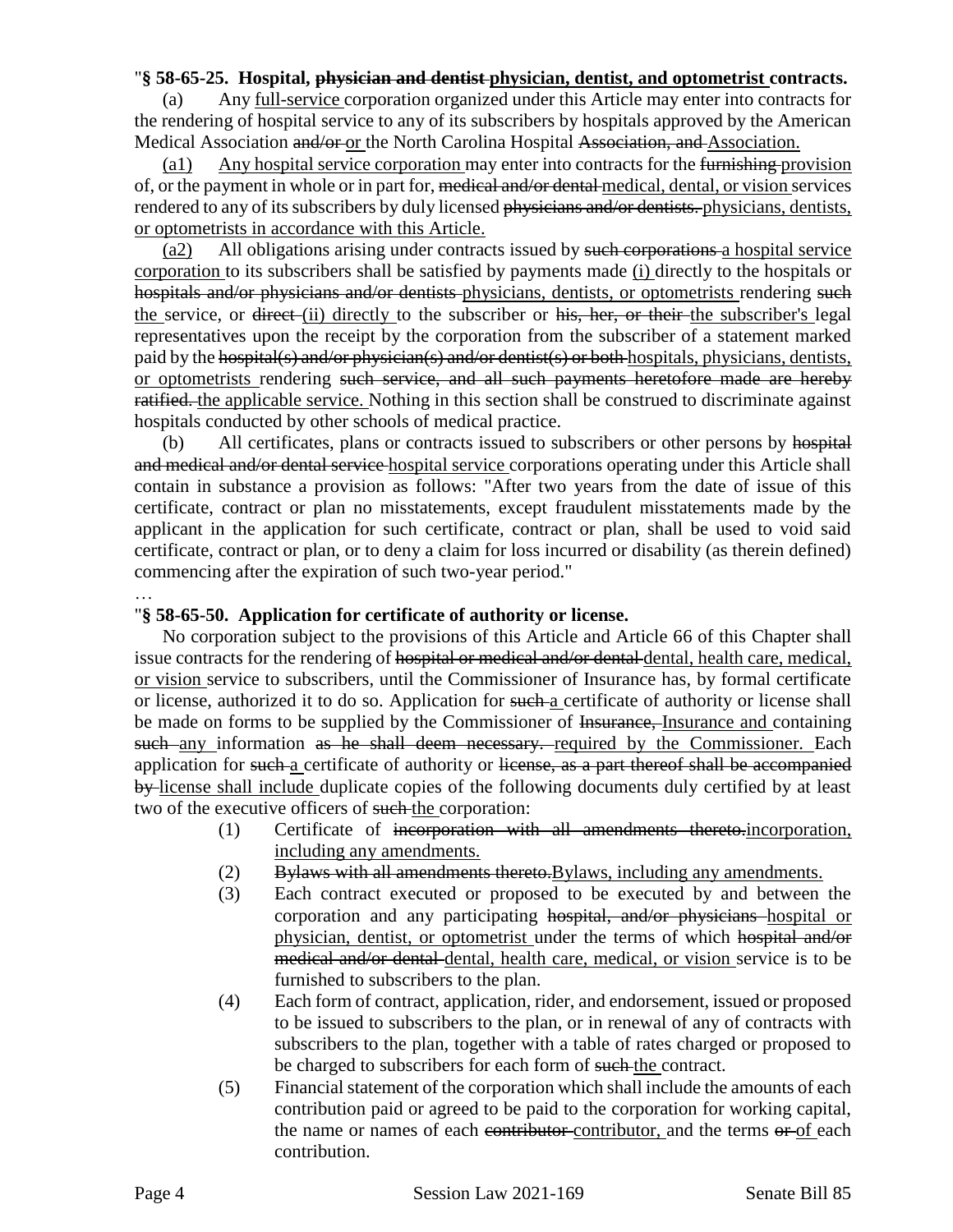## "**§ 58-65-55. Issuance and continuation of license.**

(a) Every corporation subject to this Article shall pay to the Commissioner a fee of two hundred fifty dollars (\$250.00) for filing an application for a license. Fee payment shall be contemporaneous with the filing. Before issuing or continuing any such license or certificate under this Article, the Commissioner may make such an examination or investigation as the Commissioner deems expedient. The Commissioner shall issue a license upon the payment of a fee of one thousand five hundred dollars (\$1,500) for a single service single-service corporation or two thousand five hundred dollars (\$2,500) for a full service full-service corporation and upon being satisfied on the following points:

- (1) The applicant is established as a bona fide nonprofit hospital service corporation as defined by this Article and Article 66 of this Chapter.
- (2) The rates charged and benefits to be provided are fair and reasonable.
- (3) The amounts provided as working capital of the corporation are repayable only out of earned income in excess of amounts paid and payable for operating expenses and hospital and medical and/or dental expenses and such reserve as the Department deems adequate, as provided hereinafter.dental, health care, medical, or vision expenses, and the reserve is deemed adequate by the Department.
- (4) That the The amount of money actually available for working capital be is sufficient to carry all acquisition costs and operating expenses for a reasonable period of time from the date of the issuance of the certificate.

(b) The license shall continue in full force and effect, subject to payment of an annual license continuation fee of one thousand five hundred dollars (\$1,500) for a single service single-service corporation or two thousand five hundred dollars  $(\frac{25500}{62500})$ ,  $(\frac{2500}{62500})$  for a full-service corporation, subject to all other provisions of subsection (a) of this section and subject to any other applicable provisions of the insurance laws of this State.

# "**§ 58-65-60. Subscribers' contracts; required and prohibited provisions.**

…

(c) Every contract entered into by any such corporation subject to the provisions of this Article and Article 66 of this Chapter with any subscriber thereof of the corporation shall be in writing and a certificate stating the terms and conditions thereof of the contract shall be furnished to the subscriber to be kept by him. the subscriber. No such certificate form, other than to group subscribers of groups of 10 or more certificate holders or those issued pursuant to a master group contract covering 10 or more certificate holders shall be made, issued or delivered in this State unless it contains the following provisions, provided, however, groups between five and 10 certificate holders complying with and maintaining eligibility status under regulations approved by the Commissioner of Insurance for group enrollment may be cancelled if such the group participation falls below the minimum participation of five certificate holders; or if the group takes other group hospital, medical or surgical coverage:

- (1) A statement of the amount payable to the corporation by the subscriber and the times at which and manner in which such the required amount is to be paid; this provision may be inserted in the application rather than in the certificate. Application The application need not be attached to the certificate.
- (2) A statement of the nature of the benefits to be furnished and the period during which they will be furnished.
- (3) A statement of the terms and conditions, if any, upon which the contract may be cancelled or otherwise terminated at the option of either party. The statement shall be in the following language:
	- a. "Renewability": Renewability.  $-$  Any contract subject to the provisions of this subdivision is renewable at the option of the subscriber unless sufficient notice in writing of nonrenewal is mailed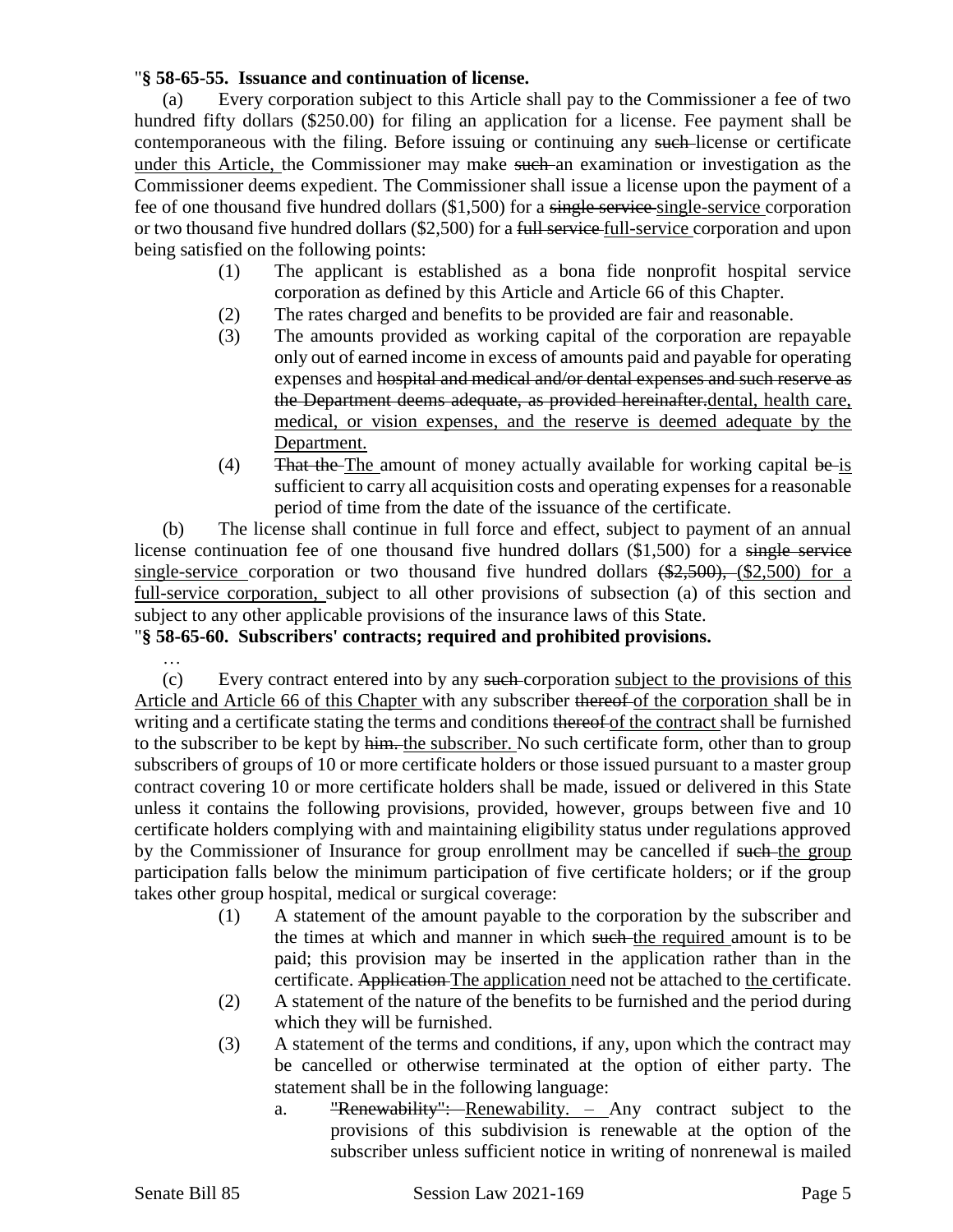to the subscriber by the corporation addressed to the last address recorded with the corporation.

- b. "Sufficient notice"-Sufficient notice. The notice required shall be as follows:
	- 1. During the first year of any such-contract, or during the first year following any lapse and reinstatement, or reenrollment, a period of 30 days.
	- 2. During the second and subsequent years of continuous coverage, a number of full calendar months most nearly equivalent to one fourth the number of months of continuous coverage from the first anniversary of the date of issue or reinstatement or reenrollment, whichever date is more recent, to the date of mailing of such the 30-day notice.
	- 3. No period of required notice shall exceed two years, and no renewal hereunder shall renew any such contract for any period beyond the required period of notice except by written agreement of the subscriber and corporation.
- c. Modifications, terminations, and cancellations. The contract may be modified, terminated or cancelled by the corporation at any time at its option, upon:upon any of the following:
	- a. Nonpayment by the subscriber of fees or dues as required.
	- b.2. Failure or refusal by the subscriber to comply with rate or benefit changes approved by the Commissioner under G.S. 58-65-45.
	- e.3. Failure or refusal by the subscriber after 30 days' written notice to subscriber to transfer into hospital, medical, or dental a dental, health care, medical, or vision service plan serving the area to which the subscriber has changed residence and is eligible for or to which corporation is required to transfer by interplan agreement of transfer.
- (4) A statement that the contract includes the endorsement thereon and attached papers, if any, and together with the applications contains the entire contract.
- (5) A statement that if the subscriber defaults in making any payment, payment under the contract, then the subsequent acceptance of a payment by the corporation at its home office shall reinstate the contract, but with respect to sickness and injury, only to cover such sickness as may be first manifested more than 10 days after the date of such acceptance.acceptance of the payment.

# "**§ 58-65-65. Coverage for active medical treatment in tax-supported institutions.**

(a) No hospital or medical or dental dental, health care, medical, or vision service plan, contract, or certificate governed by this Article and Article 66 of this Chapter shall be delivered, issued, executed, or renewed in this State, or approved for issuance or renewal in this State, unless it provides for the payment of benefits for charges made for medical care rendered by duly licensed State tax-supported institutions on a basis no less favorable than the basis that would apply had the medical care been rendered by any other public or private institution or provider. The term "State tax-supported institutions" includes community mental health centers and other health clinics which that are certified as Medicaid providers.

### … "**§ 58-65-70. Contracts to cover any person possessing the sickle cell trait or hemoglobin C trait.**

…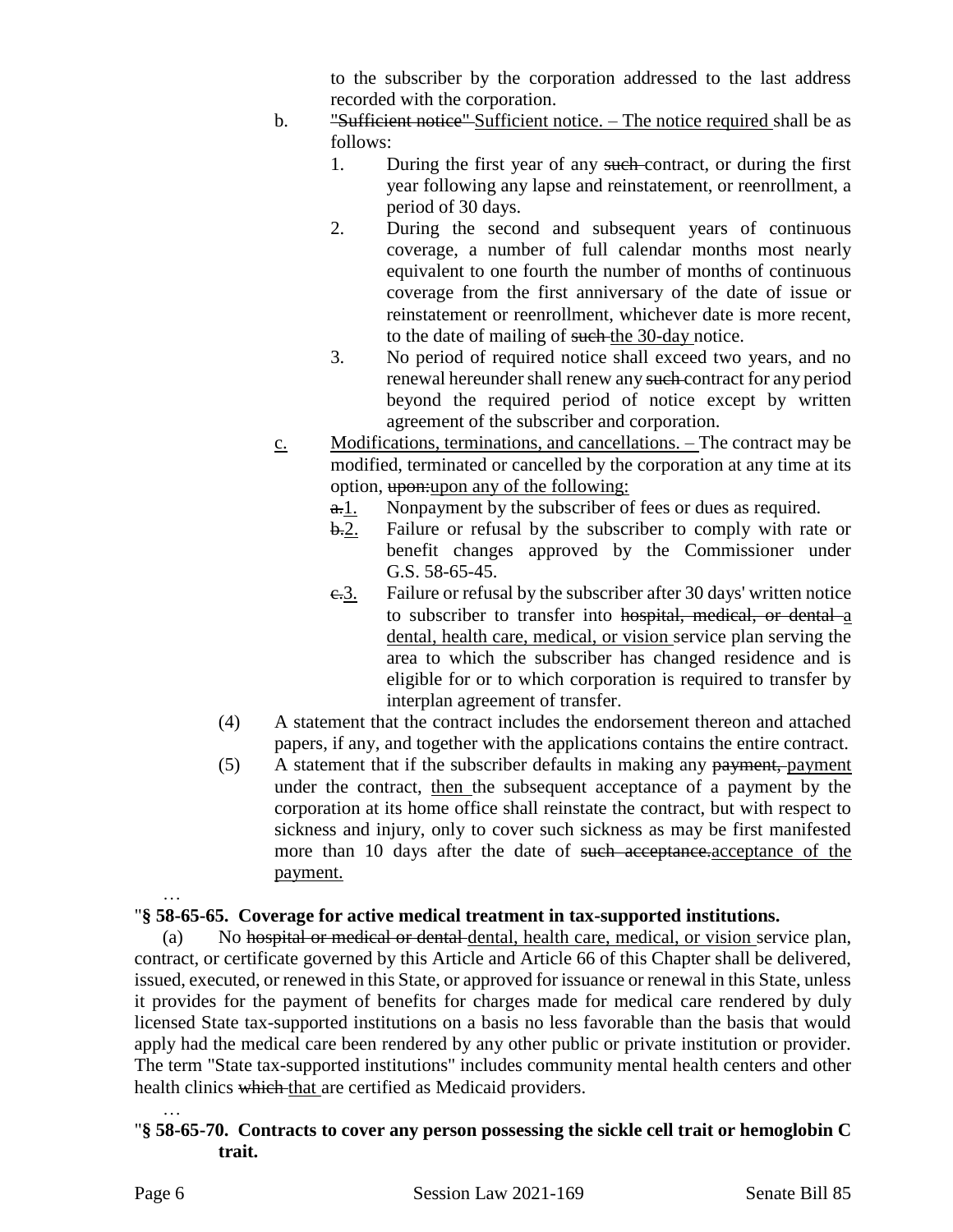No hospital, medical, dental, or any health hospital service corporation governed by this Article and Article 66 of this Chapter shall refuse do either of the following:

- (1) Refuse to issue or deliver any individual or group hospital, dental, medical, vision, or health service contract in this State which it is currently issuing for delivery in this State, and which affords that provides benefits or coverage for any medical health care treatment or service authorized or permitted to be furnished provided by a hospital, clinic, family health clinic, neighborhood health clinic, health maintenance organization, physician, physician's assistant, nurse practitioner or any medical service facility or health care facility, or health care personnel, on account of the fact that the person who is to be insured possesses sickle cell trait or hemoglobin C trait; nor shall any such policy issued and delivered in this State carry trait.
- (2) Issue and deliver a policy that has a higher premium rate or charge on account of the fact that the person who is to be insured possesses sickle cell trait.

### … "**§ 58-65-95. Investments and reserves.**

(a) Corporations subject to this Article shall invest in or hold only those assets permitted by Article 7 of this Chapter for life and health insurance companies.

(b) Every such corporation shall accumulate and maintain, in addition to proper reserves for current administrative liabilities and whatever reserves are deemed to be adequate and proper by the Commissioner for unpaid hospital, medical, or dental dental, health care, medical, or vision bills and unearned membership dues, a special contingent surplus or reserve at the following rates annually of its gross annual collections from membership dues, exclusive of receipts from cost plus plans, until the reserve equals an amount that is three times its average monthly expenditures for claims and administrative and selling expenses:

| (1) | First \$200,000     | 4% |
|-----|---------------------|----|
| (2) | Next \$200,000      | 2% |
| (3) | All above \$400,000 | 1% |

(c) Any such corporation subject to this Article may accumulate and maintain a contingent reserve in excess of the reserve required in subsection (b) of this section, not to exceed an amount equal to six times the average monthly expenditures for claims and administrative and selling expenses.

(d) If the Commissioner finds that special conditions exist warranting an increase or decrease in the reserves or schedule of reserves in subsection (b) of this section, the Commissioner may modify them accordingly. Provided, however, when special conditions exist warranting an increase in the schedule of reserves, the schedule shall not be increased by the Commissioner until a reasonable length of time has elapsed after the Commissioner gives notice of the increase.

#### …

### "**§ 58-65-110. Expenses.**

All acquisition expenses in connection with the solicitation of subscribers to such hospital and/or medical and/or dental a dental, health care, medical, or vision service plan and administration costs including salaries paid to officers of the corporations, if any, shall at all times be subject to inspection by the Commissioner of Insurance.

# …

### "**§ 58-65-120. Medical, dental and hospital Dental, health care, medical, and vision service associations and agent to transact business through licensed agents only.**

No medical and/or dental or hospital dental, health care, medical, or vision service association; association, nor any agent of any association the association, shall on behalf of such the association or agent, agent knowingly permit any person not licensed as an agent as provided required by law, to solicit, negotiate for, collect or transmit a premium for a new contract of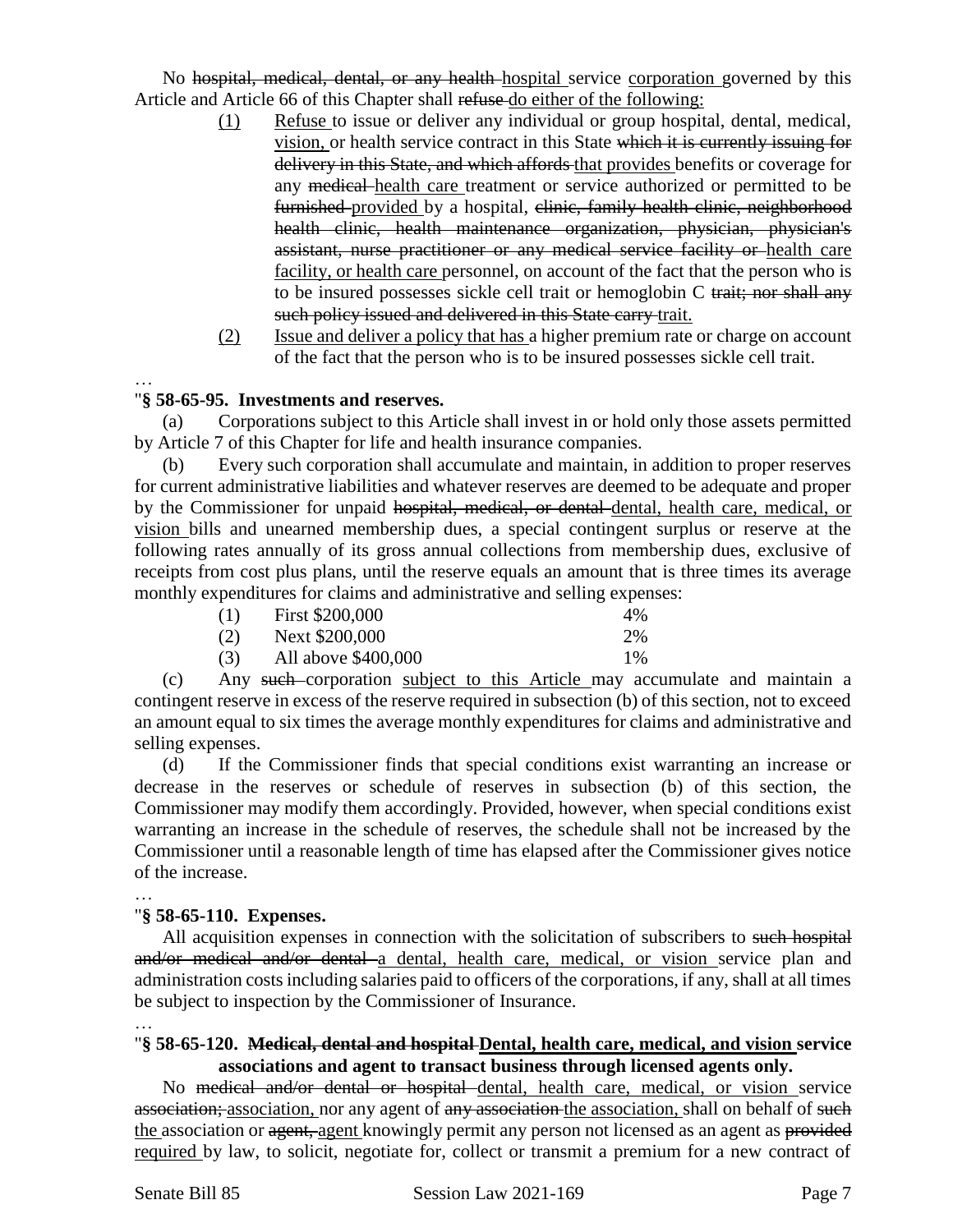medical and/or dental or hospital dental, health care, medical, or vision service certificate or to act in any way in the negotiation for any contract or policy; provided, no policy. No license shall be required of any of the following:

- (1) Persons designated by the association or subscriber to collect or deduct or transmit premiums or other charges for medical and/or dental care or hospital dental, health care, medical, or vision contracts, or to perform such any acts as may be required for providing coverage for additional persons who are eligible under a master contract.
- (2) An agency office employee acting in the confines of the agent's office, under the direction and supervision of the duly licensed agent and within the scope of such that agent's license, in the acceptance of request for insurance and payment of premiums, and the performance of clerical, stenographic, and similar office duties.

…

# "**§ 58-65-131. Findings; definitions; conversion plan.**

(a) Intent and Findings. – It is the intent of the General Assembly by the enactment of this section, G.S. 58-65-132, and G.S. 58-65-133 to create a procedure for a medical, hospital, or dental hospital service corporation to convert to a stock accident and health insurance company or stock life insurance company that is subject to the applicable provisions of Articles 1 through 64 of this Chapter. Except as provided herein, in this section, it is not the intent of the General Assembly to supplant, modify, or repeal other provisions of this Article and Article 66 of this Chapter or the provisions of Chapter 55A of the General Statutes (the Statutes, the Nonprofit Corporation Act) Act, that govern other transactions and the procedures relating to such those transactions that apply to corporations governed by the provisions of this Article and Article 66 of this Chapter.

The General Assembly recognizes the substantial and recent changes in market and health care conditions that are affecting these corporations and the benefit of equal regulatory treatment and competitive equality for health care insurers. The General Assembly finds that a procedure for conversion is in the best interest of policyholders because it will provide greater financial stability for these corporations and a greater opportunity for the corporations to remain financially independent. The General Assembly also finds that if a medical, hospital, or dental hospital service corporation converts to a stock accident and health insurance company or stock life insurance company, the conversion plan must provide a benefit to the people of North Carolina equal to one hundred percent (100%) of the fair market value of the corporation.

(b) Definitions.  $-$  As used in The following definitions apply in this section, G.S. 58-65-132, and G.S. 58-65-133:

- (1) "Certificate holder" includes an Certificate holder. An enrollee, as defined in Article 67 of this Chapter, in a health maintenance plan provided by the corporation or a subsidiary or by the new corporation or a subsidiary.
- (2) "Code" means Code. Title 26 of the United States Code, the United States Internal Revenue Code of 1986, as amended.
- (3) "Conversion" means the Conversion. The conversion of a hospital, medical, or dental hospital service corporation to a stock accident and health insurance company or stock life insurance company subject to the applicable provisions of Articles 1 through 64 of this Chapter.
- (4) "Corporation" means a Corporation.  $A$  hospital, medical, or dental hospital service corporation governed by this Article that files or is required to file a plan of conversion with the Commissioner under subsection (d) of this section to convert from a hospital, medical, or dental hospital service corporation to a stock accident and health insurance company or stock life insurance company.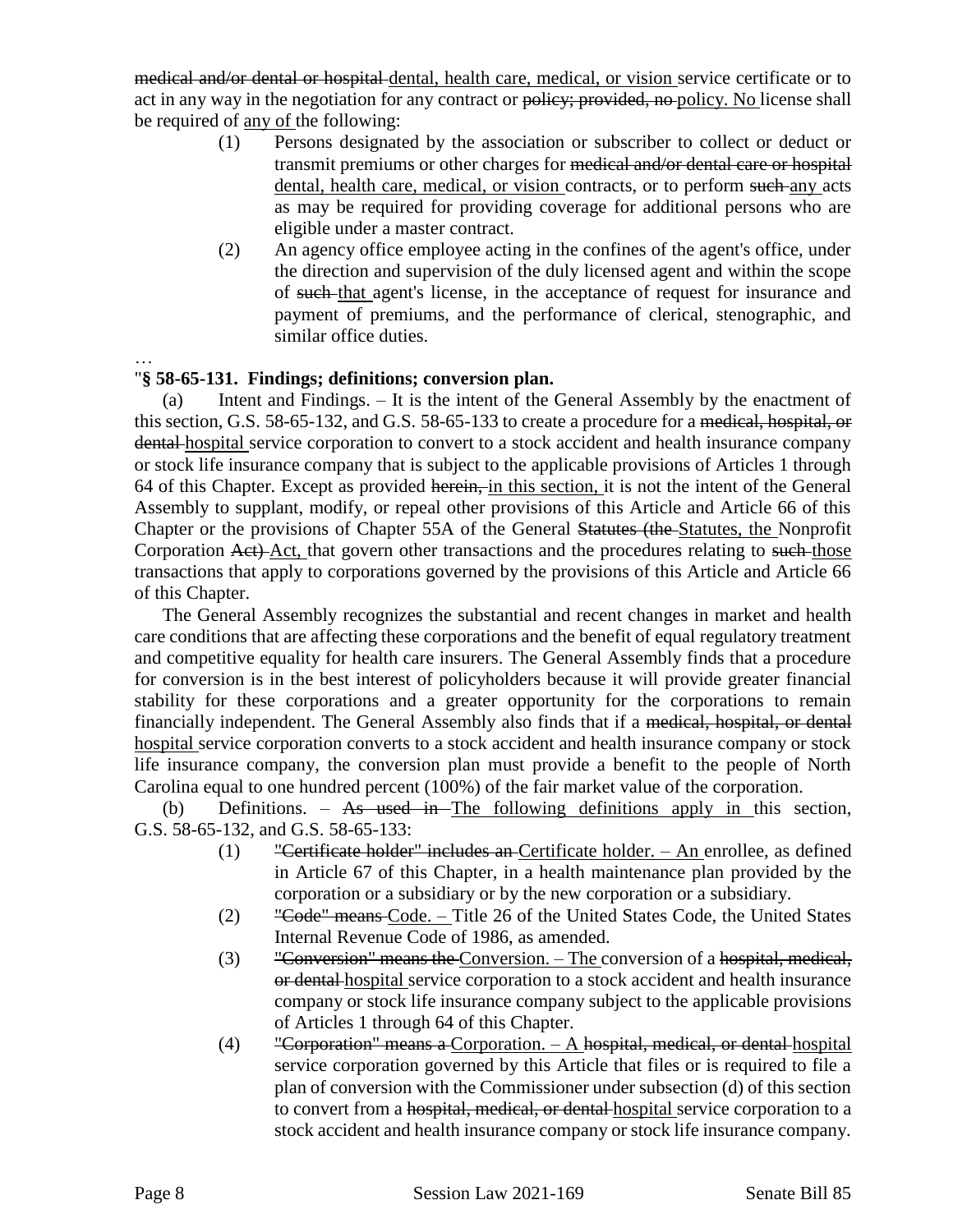- $(5)$  "Foundation" means a Foundation.  $-$  A newly formed tax-exempt charitable social welfare organization formed and operating under section  $501(c)(4)$  of the Code and Chapter 55A of the General Statutes.
- (6) "New corporation" means a New corporation.  $-$  A corporation originally governed by this Article that has had its plan of conversion approved by the Commissioner under G.S. 58-65-132 and that has converted to a stock accident and health insurance company or stock life insurance company.

## "**§ 58-65-132. Review and approval of conversion plan; new corporation.**

(a) Approval of Plan of Conversion. – The Commissioner shall approve the plan of conversion and issue a certificate of authority to the new corporation to transact business in this State only if the Commissioner finds all of the following:

- (1) The plan of conversion meets the requirements of G.S. 58-65-131, this section, and G.S. 58-65-133.
- (2) Upon conversion, the new corporation will meet the applicable standards and conditions under this Chapter, including applicable minimum capital and surplus requirements.
- (3) The plan of conversion adequately protects the existing contractual rights of the corporation's subscribers and certificate holders to medical or hospital dental, health care, medical, or vision services and payment of claims for reimbursement for those services.

(b) New Corporation. – After issuance of the certificate of authority as provided in subsection (a) of this section, the new corporation shall no longer be subject to this Article and Article 66 of this Chapter but shall be subject to and comply with all applicable laws and regulations applicable to domestic insurers and Chapter 55 of the General Statutes, except that Articles 9 and 9A of Chapter 55 shall not apply to the new corporation. The new corporation shall file its articles of incorporation, as amended and certified by the Commissioner, with the North Carolina Secretary of State. The legal existence of the corporation does not terminate, and the new corporation is a continuation of the corporation. The conversion shall only be a change in identity and form of organization. Except as provided in subdivision (a)(7) of this subsection, all property, assets, rights, liabilities, obligations, interests, and relations of whatever kind of the corporation shall continue and remain in the new corporation. All actions and legal proceedings to which the corporation was a party prior to conversion shall be unaffected by the conversion.

(c) Final Decision and Order; Procedures. – The Commissioner's final decision and order regarding the plan of conversion shall include findings of fact and conclusions of law. Findings of fact shall be based upon and supported by substantial evidence, including evidence submitted with the plan by the corporation and evidence obtained at hearings held by the Commissioner. A person aggrieved by a final decision of the Commissioner approving or disapproving a conversion may petition the Superior Court of Wake County within 30 days thereafter for judicial review. An appeal from a final decision and order of the Commissioner under this section shall be conducted pursuant to G.S. 58-2-75. Chapter 150B of the General Statutes does not apply to the procedures of G.S. 58-65-131, this section, and G.S. 58-65-133. This subsection does not apply to appeal of an order of the Commissioner issued pursuant to G.S. 58-65-131(c).

(d) Attorney General's Enforcement Authority; Legal Action on Validity of Plan of Conversion. –

- (1) Nothing in this Chapter limits the power of the Attorney General to seek a declaratory judgment or to take other legal action to protect or enforce the rights of the public in the corporation.
- (2) Any legal action with respect to the conversion must be filed in the Superior Court of Wake County.

…

…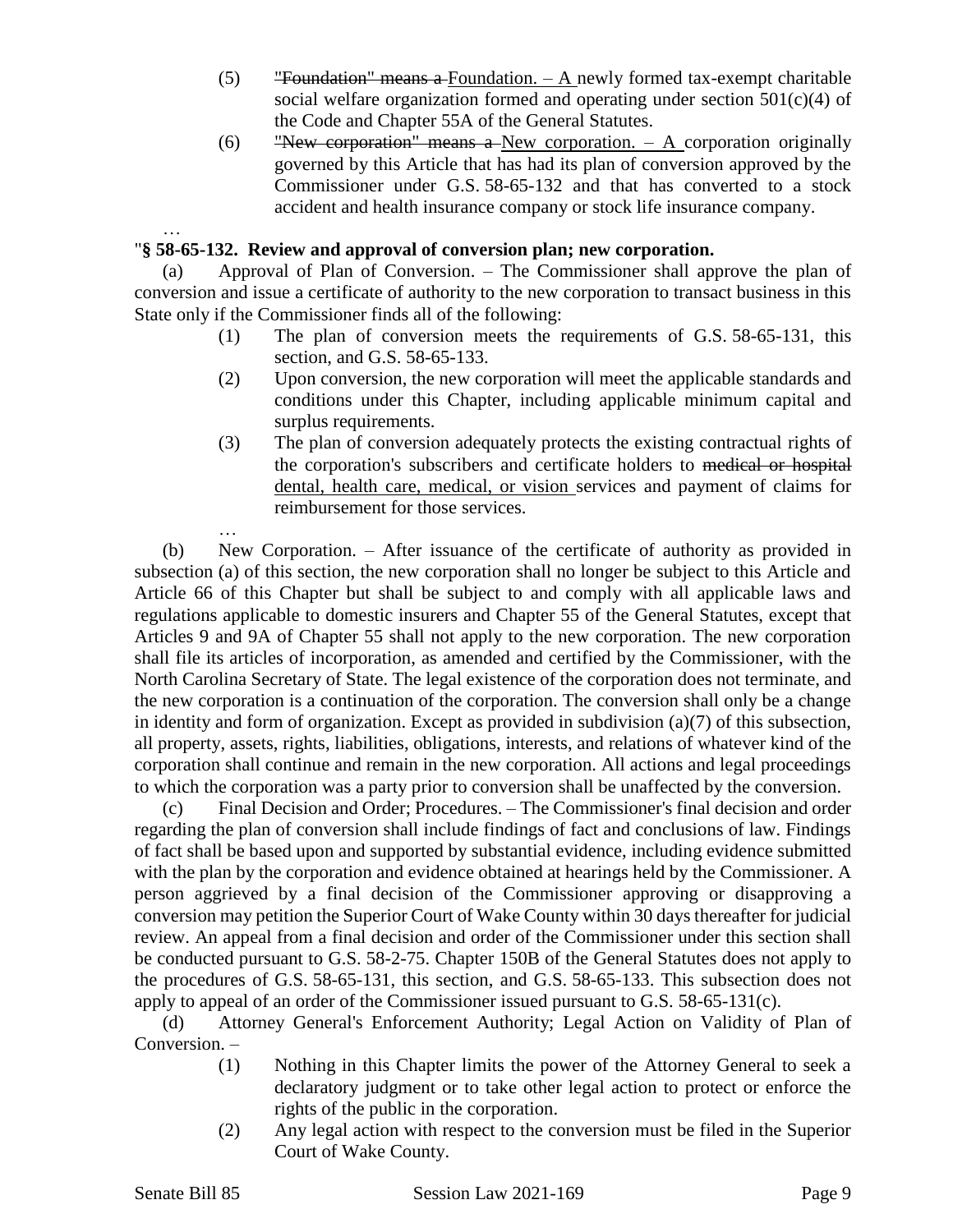### … "**§ 58-65-135. Cost plus plans.**

(a) Any corporation organized under the provisions of this Article and Article 66 of this Chapter shall be authorized as agent of any other corporation, firm, group, partnership, or association, or any subsidiary or subsidiaries thereof, municipal corporation, State, federal government, or any agency thereof, to administer on behalf of such corporation, firm, group, partnership, or association, or any subsidiary or subsidiaries thereof, municipal corporation, State, federal government, or any agency thereof, any group hospitalization or medical and/or dental dental, health care, medical, or vision service plan, promulgated by such the corporation, firm, group, partnership, or association, or any subsidiary or subsidiaries thereof, municipal corporation, State, federal government, or any agency thereof, on a cost plus administrative expense basis, provided said only if all of the following apply:

- (1) The other corporation, firm, group, partnership, or association, or any subsidiary or subsidiaries thereof, municipal corporation, State, federal government, or any agency thereof shall have had an active existence for at least one year preceding the establishment of such the plan, and was formed for purposes other than procuring such the group hospitalization and/or medical and/or dental dental, health care, medical, or vision service coverage in a cost plus administrative expense basis, and provided only that administrative basis.
- (2) Administrative costs of such a the cost plus plan administered by a corporation organized under the provisions of this Article and Article 66 of this Chapter, acting as an agent as herein provided, provided by this section, shall not exceed the remuneration received therefor, and provided further that the received.
- (3) The corporation organized under this Article and Article 66 of this Chapter administering such a the cost plus plan shall have no liability to the subscribers or to the hospitals or health care providers for the success or failure, liquidation or dissolution of such the group hospitalization or medical and/or dental dental, health care, medical, or vision service plan and provided further, that nothing herein contained plan.

(b) Nothing in this section shall be construed to require of said that a corporation, firm, group, partnership, or association, or any subsidiary or subsidiaries thereof, municipal corporation, State, federal government, or any agency thereof, eonformity conform to the provisions of this Article and Article 66 of this Chapter if such a group hospitalization service plan is administered by a corporation organized under this Article and Article 66 of this Chapter, on a cost plus expense basis.

(c) The administration of any cost plus plans as herein provided as provided for by this section shall not be subject to regulation or supervision by the Commissioner of Insurance.

### … "**§ 58-65-150. Construction of Chapter as to single employer plans; associations exempt.**

(a) Nothing in this Article and Article 66 of this Chapter shall be construed to affect or apply to hospital or medical and/or dental dental, health care, medical, or vision service plans which limit their membership to employees and the immediate members of the families of the employees of a single employer or his or its subsidiary or subsidiaries and which plans are operated by such employer of such limited group of the employees; nor shall employees.

(b) Nothing in this Article and Article 66 of this Chapter be construed to affect or apply to any nonstock, nonprofit medical service association which was, on January 1, 1943, organized solely for the purpose of, and actually engaged in, the administration of any medical service plan in this State upon contracts and participating agreements with physicians, surgeons, or medical societies, whereby such physicians or surgeons societies that underwrite such the medical service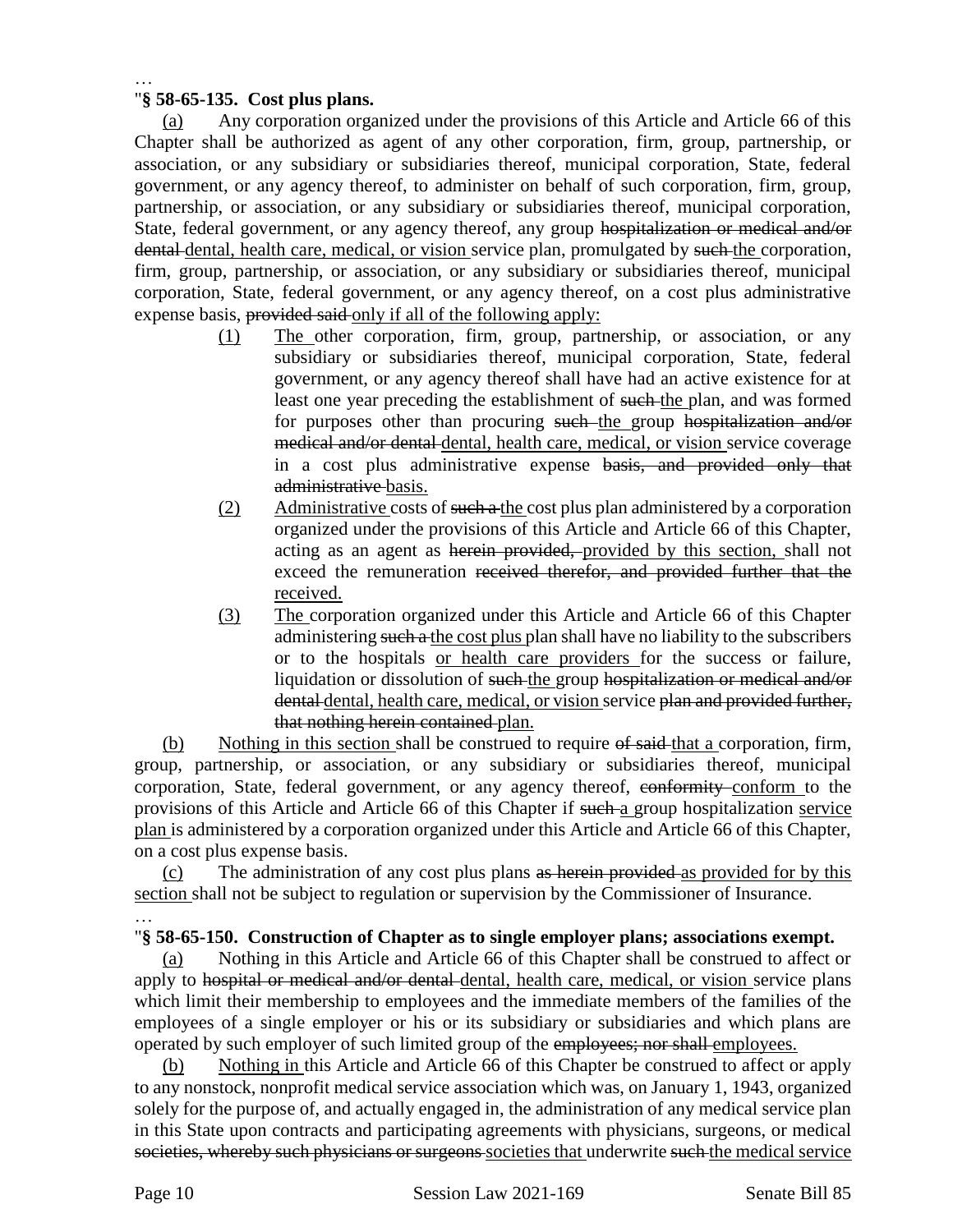plan by contributing their services to members of such the association upon agreement with such the association as to the schedule of fees to apply and the rate and method of payment by the association from the common fund paid in periodically by the members for medical, surgical and obstetrical eare; and such hospital care.

(c) All service  $\frac{\text{planes}}{\text{plans}}$ , plans described in subsection (a) of this section and such all medical service associations as are herein specifically described, described in subsection (b) of this section are hereby exempt from the provisions of this Article and Article 66 of this Chapter.

(d) The Commissioner of Insurance may require from any such hospital service full-service or single-service plan or medical service association such any information as will necessary to enable him the Commissioner to determine whether such hospital the service plan or medical service association is exempt from the provisions of this Article and Article 66 of this Chapter.

## "**§ 58-65-155. Merger or consolidation, proceedings for.**

(a) Mergers and Consolidations  $\Delta$ llowed. – Any two or more hospital and/or medical and/or dental service corporations organized under and/or or subject to the provisions of this Article and Article 66 of this Chapter Chapter, as determined by the Commissioner of Insurance may, as shall be specified in the agreement hereinafter required, Insurance may be (i) merged into one of such the constituent corporations, herein designated as the surviving corporation, or may be (ii) consolidated into a new corporation to be formed by the means of such consolidation of the constituent corporations, which new corporation is herein designated as the resulting or consolidated corporation, and the directors and/or directors, the trustees, or a majority of them, directors or trustees, of such the merging or consolidating corporations as desire to consolidate or merge, may enter into an agreement signed by them and under the corporate seals of the respective corporations, prescribing the corporations.

(b) Written Agreement Required. – The terms of any merger or consolidation allowed under this section shall be contained in a written agreement. All written agreements shall contain the following:

- (1) The terms and conditions of the consolidation or merger, the merger.
- (2) The mode of carrying the same consolidation or merger into effect and stating such other effect.
- (3) Any facts as can be stated in the case of a consolidation or merger, stated in such altered form as the circumstances of the case require, and with such and other details as to conversion of certificates of the subscribers as are deemed necessary and/or or proper.

(c) Said agreement Notice of Agreement. – Agreements for any merger or consolidation allowed under this section shall be submitted to the certificate holders of each constituent corporation, at a separate meeting thereof, called for the purpose of taking the same consolidation or merger into consideration; of the time, consideration. Notice of place and object of which subject of the meeting due notice shall be required and shall meet all of the following requirements:

- (1) The notice shall be given by publication once a week for two consecutive weeks in some newspaper published in Raleigh, North Carolina, and in the counties in which the principal offices of the constituent corporations are located, and if no such-located. If there is no paper is published in the county of the principal office of such the constituent corporations, then said the required notice shall be posted at the courthouse door of said the applicable county or counties for a period of two weeks.
- (2) Said The required printed or posted notices shall be in such a form and of such a size as the Commissioner of Insurance may approve.
- (3) A true copy of said the required notices shall be filed with the Commissioner of Insurance.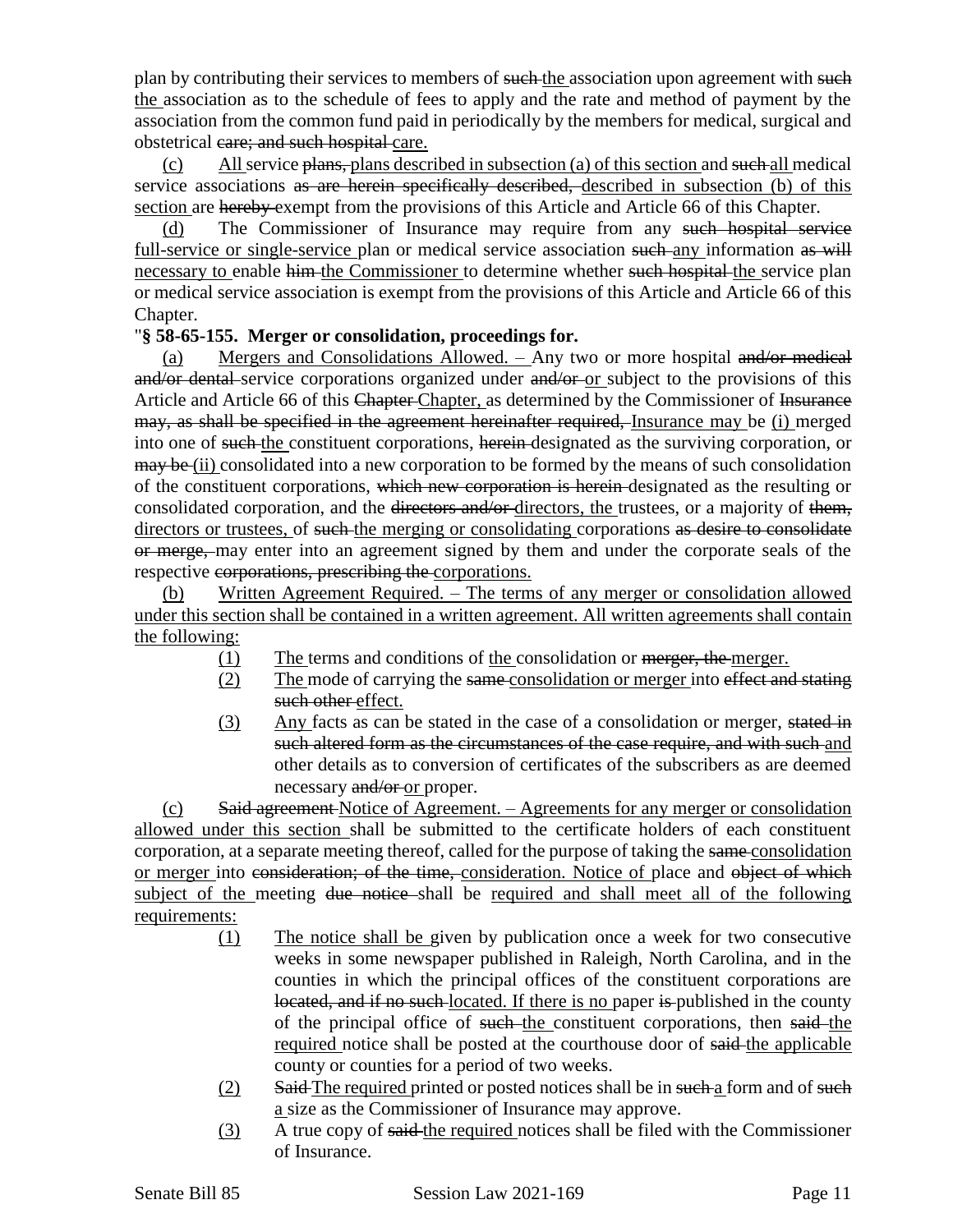(4) Such The publication and filing of notices shall be completed at least 15 days prior to the date set therein for the meeting, and due proof thereof shall be filed with the Commissioner of Insurance at least 10 days prior to the date of such the meeting.

(d) Meeting to Adopt Agreement. – At this the meeting required for an agreement for any merger or consolidation allowed under this section, those present in person or represented by proxy shall constitute a quorum and said-the agreement for consolidation or merger shall be considered and voted upon by ballot in person or by proxy or both taken for the adoption or rejection of the same; and if same. If the votes of two thirds of those at said the meeting voting in person or by proxy-shall be for the adoption of the said-agreement, then that fact shall be certified on said the agreement by the president and secretary of each such corporation, under the seal thereof.of each corporation.

The adopted and certified agreement so adopted and certified shall be signed by the president or vice-president and secretary or assistant secretary of each of such corporations corporation under the corporate seals thereof and acknowledged by the president or vice-president of each such corporation before any officer authorized by the laws of this State to take acknowledgement of deeds to be the respective act, deed, and agreement of each of said the corporations.

(e) The said Commissioner Approval of Merger or Consolidation Agreements. – In advance of any merger or consolidation allowed under this section, the agreement shall be submitted to and approved by the Commissioner of Insurance, in advance of the merger or consolidation and his approval thereof Insurance for approval. The Commissioner's approval shall be indicated by his or her signature being affixed thereto to the agreement under the seal of his the office.

The Commissioner shall not approve any such consolidation or merger agreement or plans, unless, after a hearing, he the Commissioner finds that it is fair, equitable to certificate holders and members, consistent with law, and will not conflict with the public interest.

(f) The agreement so certified Filing of Agreement With Secretary of State.  $-$  Certified and acknowledged agreements for mergers or consolidations allowed under this section with the approval of the Commissioner of Insurance noted thereon, shall be filed in the office of the Secretary of State, and shall thenceforth be taken and State. The agreement on file shall be deemed to be the agreement and act of consolidation or merger of said corporations; and a the corporations. A copy of said the agreement and act of consolidation or merger duly certified by the Secretary of State under the seal of his the office shall also be recorded, recorded in the office of the register of deeds of the county of this State in which the principal office of the surviving or consolidated corporation is, or is to be established, and in the office of the registers of deeds of the counties of this State in which the respective corporations so merging or consolidating shall have their original certificates of incorporation recorded, and also in the office of the register of deeds in each county in which either or any of the corporations entering into merger or consolidation owns any real estate; and such estate. This record, or a certified copy thereof, of the record, shall be evidence of the agreement and act of consolidation or merger of said-the applicable corporations, and of the observance and performance of all acts and conditions necessary to have been observed and performed precedent to such the consolidation or merger.

For the filing of the agreement as provided for by this subsection, the Secretary of State is entitled to receive such fees only in the amount that would have been received had a new corporation been formed.

(g) Effect of Filing and Recording. – When an agreement shall have been signed, authorized, adopted, acknowledged, approved, and filed and recorded as hereinabove set forth in this as required by this section, for all purposes of the laws of this State, the separate existence of all constituent corporations, parties to said the agreement, or of all such of the constituent corporations, except the one into which the other or others of such the constituent corporations have been merged, as the case may be, shall cease and the constituent corporations shall become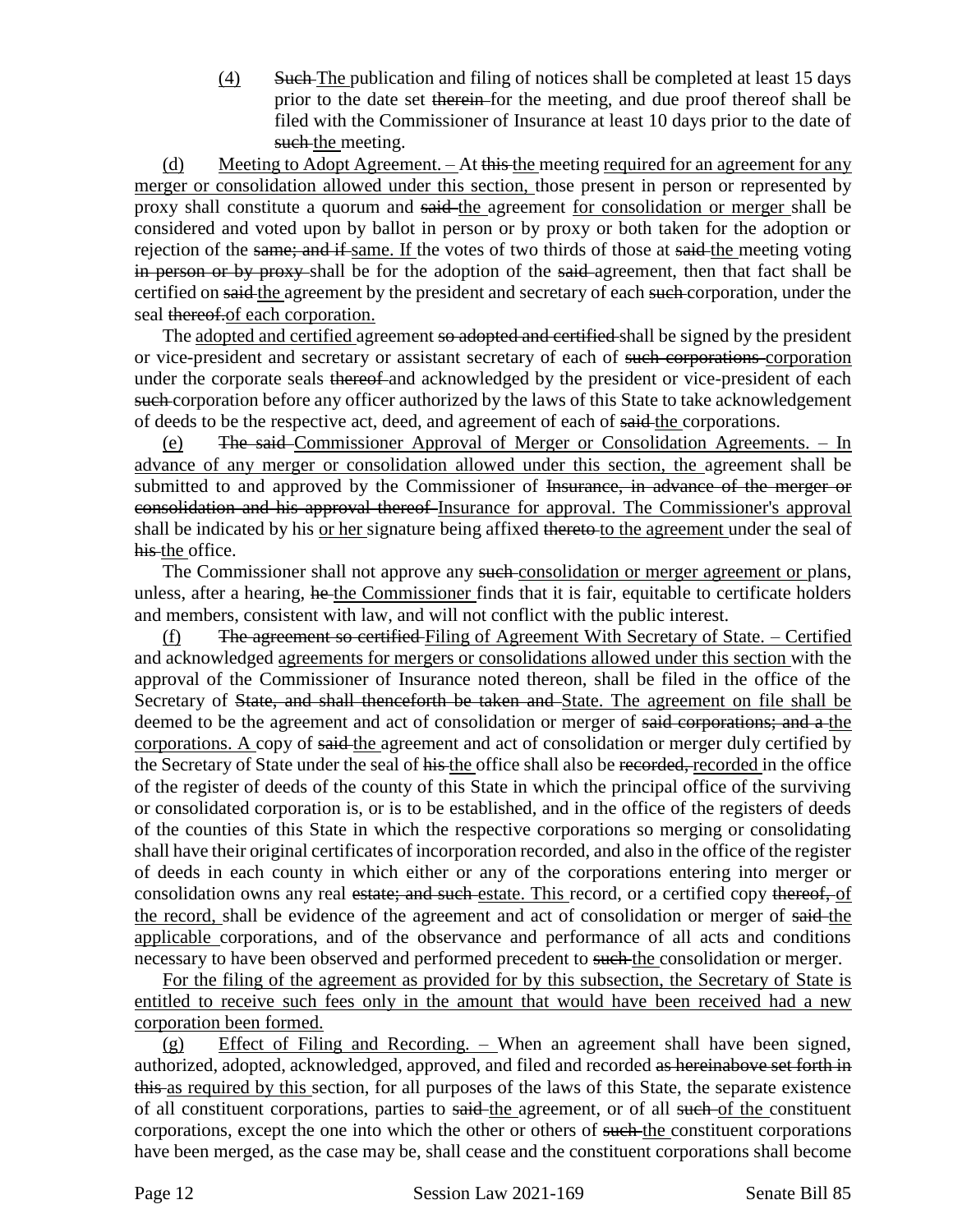a new corporation, or be merged into one of such the corporations, as the case may be, in accordance with the provisions of said the filed and recorded agreement, possessing all the rights, privileges, powers and franchises as well of a public as of a private nature, of each of said the constituent corporations, and all and singular, the rights, privileges, powers and franchises of each of said the corporations, and all property, real, personal and mixed, and all debts due to any of said the constituent corporations on whatever account, shall be vested in the corporation resulting from or surviving such consolidation or merger, and all property, rights, privileges, powers, and franchises and all and every other interest shall be thereafter as effectually the property of the resulting or surviving corporation as they were of the several and respective constituent corporations, and the title to any real estate, whether vested by deed or otherwise, under the laws of this State, vested in any such-constituent corporations shall not revert or be in any way impaired by reason of such consolidation or merger; provided, however, that all rights of creditors and all liens upon the property of either of or any of said the constituent corporations shall be preserved, unimpaired, limited in lien to the property affected by such any lien at the time of the merger or consolidation, and all debts, liabilities, and duties of the respective constituent corporations shall thenceforth attach to said the resulting or surviving corporation, and may be enforced against it to the same extent as if said-the debts, liabilities, and duties had been incurred or contracted by it; and further provided that notice of any said-liens, debts, liabilities, and duties is given in writing to the resulting or surviving corporation within six months after the date of the filing of the agreement of merger in the office of the Secretary of State. All such applicable liens, debts, liabilities, and duties of which notice is not given as provided herein required by this subsection are forever barred. The certificate of incorporation of the surviving corporation shall be deemed to be amended to the extent, if any, that the changes in its certificates of incorporation are stated in the agreement of merger. All certificates theretofore issued and outstanding by each constituent corporation in good standing upon the date of the filing of such the agreement with the Secretary of State without reissuance thereof by the resulting or surviving corporation shall be the contract and agreement of the resulting or surviving corporation with each of the certificate holders thereof and subject to all terms and conditions thereof and of the agreement of merger filed in the office of the Secretary of State.

Any action or proceeding pending by or against any of the corporations consolidated or merged may be prosecuted to judgment as if such consolidation or merger had not taken place, or the corporations resulting from or surviving such the consolidation or merger may be substituted in its place.

(h) Liability. – The liability of such the constituent corporations to the certificate holders thereof, and the rights or remedies of the creditors thereof, or persons doing or transacting business with such the corporations, shall not, in any way, be lessened or impaired by the consolidation or merger of two or more of such corporations under the provisions of this section, except as provided in this section.

(i) Power and Authority of New or Surviving Corporation. – When two or more corporations are consolidated or merged, the corporation resulting from or surviving such the consolidation or merger shall have the power and authority to continue any contracts which any of the constituent corporations might have elected to continue. All contracts entered into between any constituent corporations and any other persons shall be and become the contract of the resulting corporations according to the terms and conditions of said contract and the agreement of consolidation or merger.

For the filing of the agreement as hereinabove provided, the Secretary of State is entitled to receive such fees only as he would have received had a new corporation been formed.

(i) Objection to Merger or Consolidation.  $-$  Any agreement for merger and/or or consolidation as shall conform to the provisions of this section, shall be binding and valid upon all the subscribers, certificate holders and/or and members of such the constituent corporations, provided only that any subscriber, certificate holder and/or or member who shall so indicate his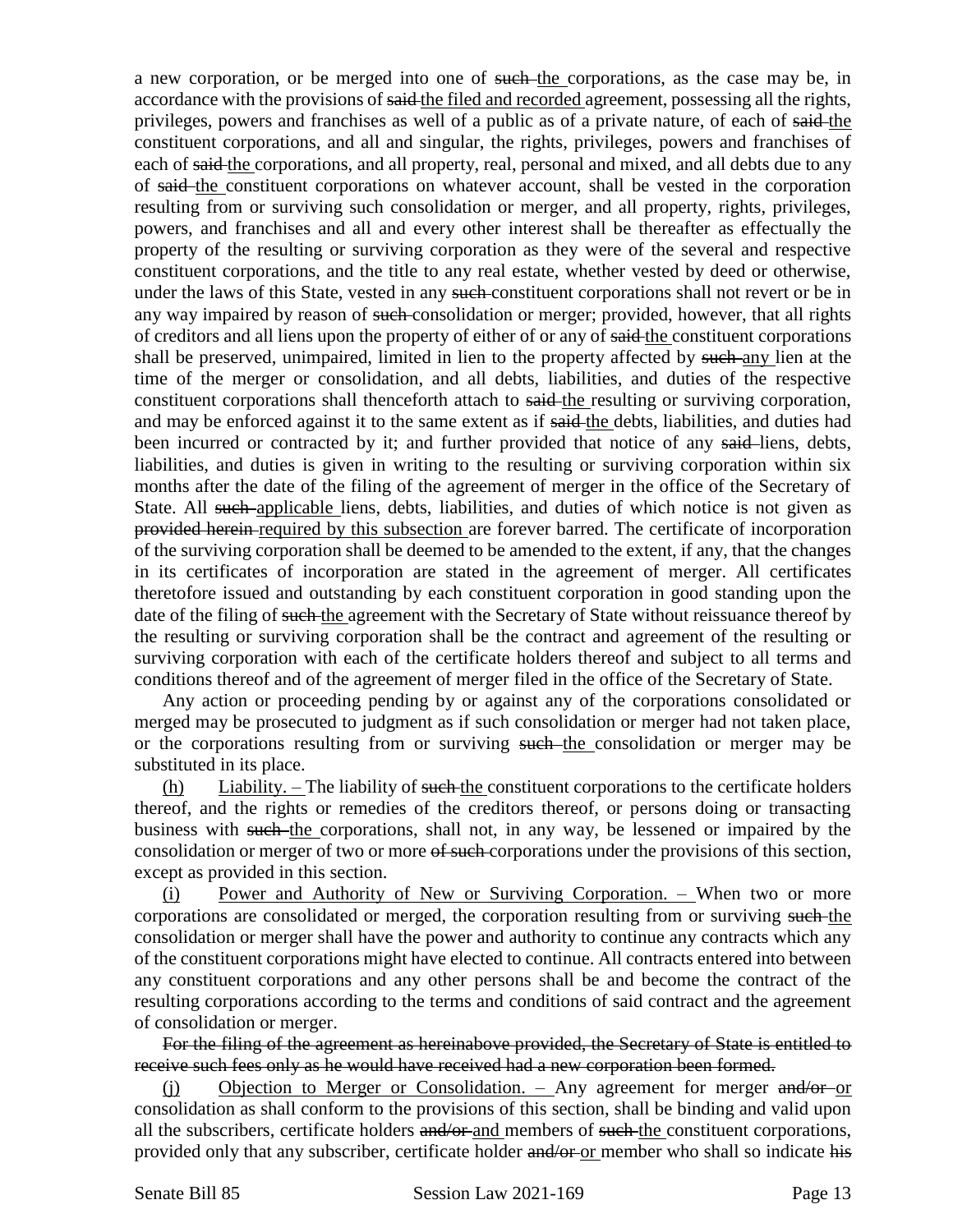a disapproval thereof of the consolidation or merger to the resulting, consolidated consolidated, or surviving corporation within 90 days after the filing of said required agreement with the Secretary of State shall be entitled to receive all unearned portions of premiums paid on his or her certificate from and after the date of the receipt of the application therefor by the resulting, surviving, or consolidated corporation; each Corporation. Each subscriber, certificate holder and/or-holder, or member who shall not so indicate his or her disapproval of said-the required agreement and said the merger or consolidation within said the required period of 90 days is deemed and presumed to have approved said the agreement and said the merger and/or or consolidation and shall have waived his or her right to question the legality of said the merger and/or-or consolidation.

(k) Prohibition on Compensation. – No director, officer, subscriber, certificate holder and/or-holder, or member as such of any such corporation, corporation entering into an agreement under this section, except as is expressly provided by the plan of merger or consolidation, shall receive any fee, commission, other compensation or valuable consideration whatever, for in any manner aiding, promoting or assisting in the merger or consolidation.

"**§ 58-65-165. Commissioner of Insurance determines corporations exempt from this Article and Article 66 of this Chapter.**

The Commissioner of Insurance may require from any corporation writing any hospital service contracts and any corporation writing medical and/or dental-dental, health care, medical, or vision service contracts or any or all of them, such any information as that will enable him the Commissioner to determine whether such the corporation is subject to the provisions of this Article and Article 66 of this Chapter.

…."

### **PART II. TECHNICAL AND CONFORMING CHANGES**

**SECTION 2.** G.S. 58-65-166(b)(1) reads as rewritten:

"(1) "Corporation" includes any not for profit domestic hospital, medical, or dental hospital service corporation, or successor of a corporation in a merger or other transaction in which the predecessor's existence ceased upon consummation of the transaction."

**SECTION 3.(a)** The title of Article 66 of Chapter 58 of the General Statutes reads as rewritten:

"Article 66.

"Hospital, Medical and Dental Hospital Service Corporation Readable Insurance Certificates

Act."

**SECTION 3.(b)** G.S. 58-66-1 reads as rewritten:

### "**§ 58-66-1. Title.**

This Article is known and may be cited as the "Hospital, Medical and Dental-"Hospital Service Corporation Readable Insurance Certificates Act.""

**SECTION 3.(c)** G.S. 58-66-35 reads as rewritten:

### "**§ 58-66-35. Application to policies; dates.**

(a) The filing requirements of G.S. 58-66-30 apply to all subscribers' contracts of hospital, medical, and dental hospital service corporations as described in G.S. 58-65-60(a) and (b) that are made, issued, amended or renewed after July 1, 1983.

- (b) Repealed by Session Laws 1995, c. 193, s. 58, effective June 7, 1995."
	- **SECTION 4.** G.S. 58-38-35(a)(2) reads as rewritten:
		- "(2) To all policies of life insurance as described in Article 58 of this Chapter, to all benefit certificates issued by fraternal orders and societies as described in Articles 24 and 25 of this Chapter, to all policies of accident and health insurance as described in Articles 50 through 55 of this Chapter, to all subscribers' contracts of hospital, medical, and dental hospital service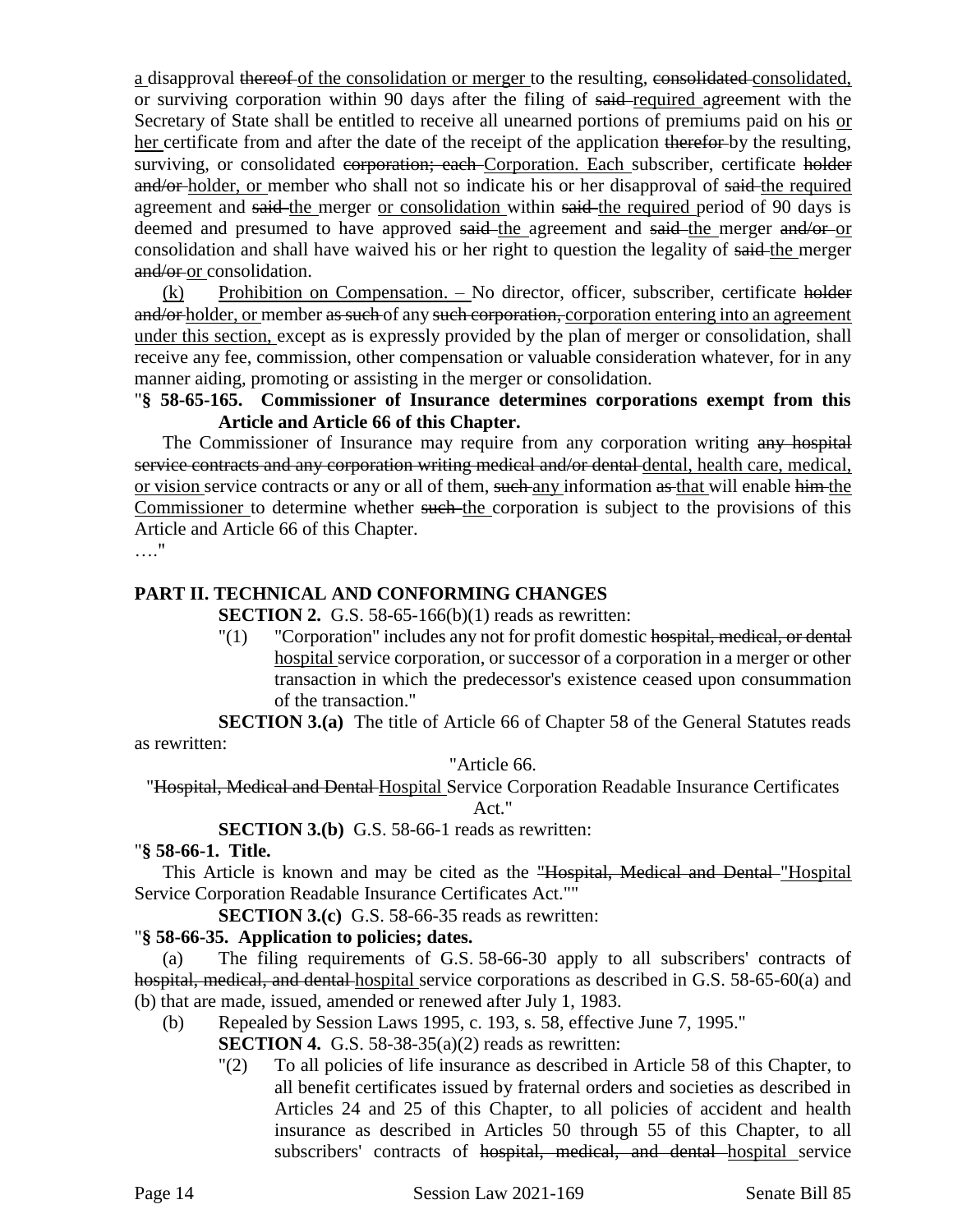corporations as described in Articles 65 and 66 of this Chapter, and to all health maintenance organization evidences of coverage as described in Article 67 of this Chapter, that are made, issued, amended, or renewed after July 1, 1983."

### **SECTION 5.** G.S. 58-49-25(a) reads as rewritten:

"(a) Any production agency or administrator that advertises, sells, transacts, or administers the coverage in this State described in G.S. 58-49-5 and that is required to submit to an examination by the Commissioner under G.S. 58-49-15, shall, if said coverage is not fully insured or otherwise fully covered by an admitted life, accident, health, accident and health, or disability insurer, nonprofit hospital, dental, health care, medical, or dental vision service plan, or nonprofit health care plan, clearly and distinctly advise every purchaser, prospective purchaser, and covered person of such lack of insurance or other coverage."

**SECTION 6.(a)** G.S. 58-50-5(a) reads as rewritten:

"(a) On and after January 1, 1956, each individual or family accident, health, hospitalization policy, certificate or service plan of hospitalization and medical and/or dental hospital service corporations shall be issued only on application in writing signed by the insured or the head of the household or guardian. Any application or enrollment form that is taken by a resident agent shall also contain the certificate of the agent that he the agent has truly and accurately recorded on the application or enrollment form the information supplied by the insured. Every policy subject to the provisions of this section shall contain as a part of such policy the original or a reproduction of the application required by this section. This section shall not apply to travel or dread disease policies or to policies issued pursuant to a group insurance conversion privilege. If any such policy to which this section applies delivered or issued for delivery to any person in this State shall be reinstated or renewed, and the insured or the beneficiary or assignee of such the policy shall make written request to the insurer for a copy of the application, if any, application for such the reinstatement or renewal, then the insurer shall within 15 days after the receipt of such that request at his the insurer's home office or any branch office of the insurer, deliver or mail to the person making such the request, a copy of such the requested application. If such the copy shall not be so delivered or mailed, the insurer shall be precluded from introducing such the application as evidence in any action or proceeding based upon or involving such the policy or its reinstatement or renewal."

**SECTION 6.(b)** G.S. 58-50-45 reads as rewritten:

### "**§ 58-50-45. Group health or life insurers to notify insurance fiduciaries of obligations.**

(a) Upon the issuance or renewal of any policy, contract, certificate, or evidence of coverage of group health or life insurance, the insurer, corporation, or health maintenance organization shall give written notice to the insurance fiduciary of the provisions of G.S. 58-50-40.

(b) The notice required by subsection (a) of this section shall be printed in 10 point type and shall read as follows:

"UNDER NORTH CAROLINA GENERAL STATUTE SECTION 58-50-40, NO PERSON, EMPLOYER, PRINCIPAL, AGENT, TRUSTEE, OR THIRD PARTY ADMINISTRATOR, WHO IS RESPONSIBLE FOR THE PAYMENT OF GROUP HEALTH OR LIFE INSURANCE OR GROUP HEALTH PLAN PREMIUMS, SHALL: (1) CAUSE THE CANCELLATION OR NONRENEWAL OF GROUP HEALTH OR LIFE INSURANCE, HOSPITAL, MEDICAL, OR DENTAL HOSPITAL SERVICE CORPORATION PLAN, MULTIPLE EMPLOYER WELFARE ARRANGEMENT, OR GROUP HEALTH PLAN COVERAGES AND THE CONSEQUENTIAL LOSS OF THE COVERAGES OF THE PERSONS INSURED, BY WILLFULLY FAILING TO PAY THOSE PREMIUMS IN ACCORDANCE WITH THE TERMS OF THE INSURANCE OR PLAN CONTRACT, AND (2) WILLFULLY FAIL TO DELIVER, AT LEAST 45 DAYS BEFORE THE TERMINATION OF THOSE COVERAGES, TO ALL PERSONS COVERED BY THE GROUP POLICY A